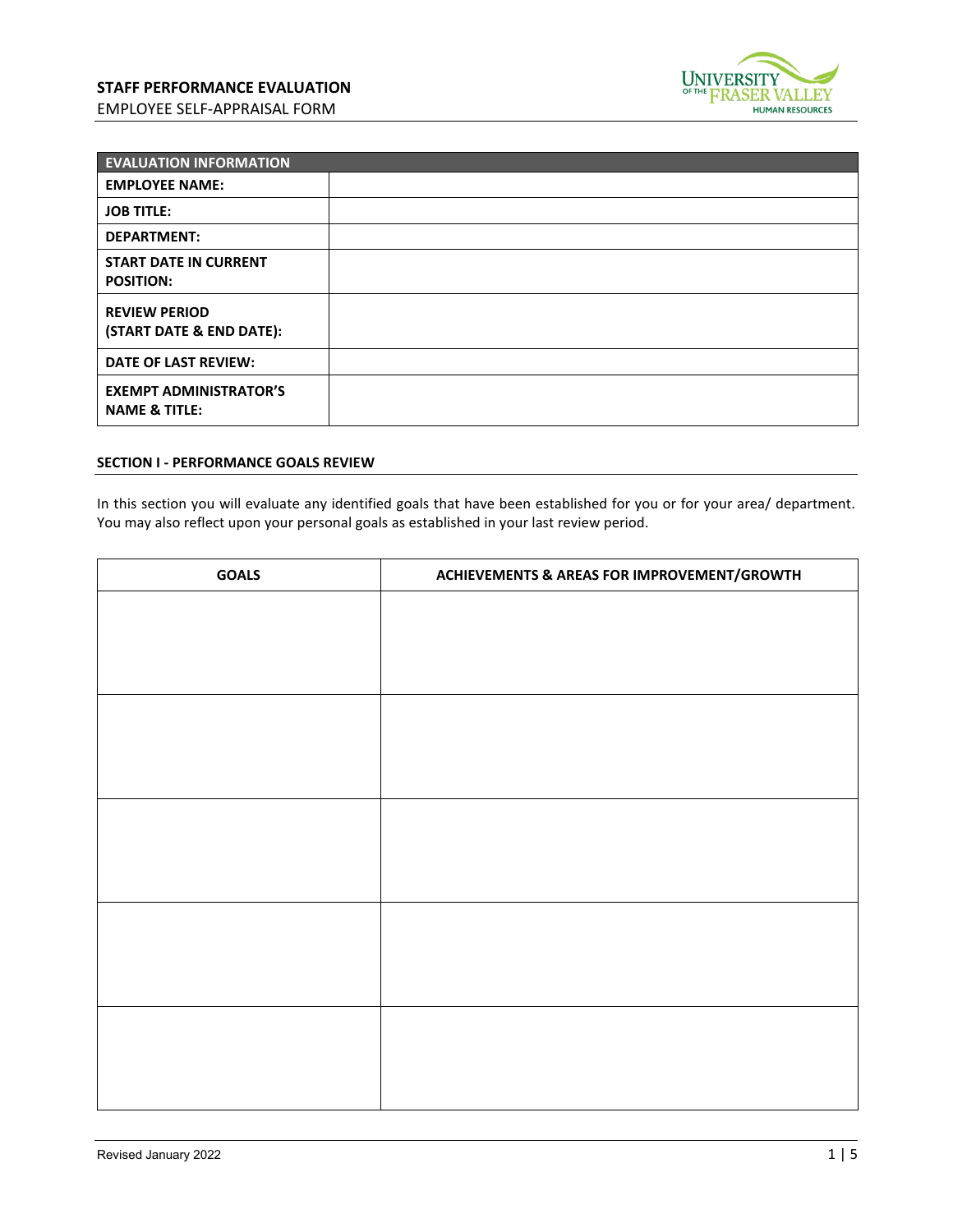In this section of the form, you will evaluate your performance of the major activities that you perform in your job. These activities typically are based on the duties as outlined in your job description. In this section you can also describe your own noteworthy accomplishments.

For each responsibility, note areas of improvement as applicable. You will expand more upon *how* you are going to improve on these areas in **Section IV**.

| <b>RESPONSIBILITIES</b> | <b>ACHIEVEMENTS &amp; AREAS FOR IMPROVEMENT/GROWTH</b> |
|-------------------------|--------------------------------------------------------|
|                         |                                                        |
|                         |                                                        |
|                         |                                                        |
|                         |                                                        |
|                         |                                                        |
|                         |                                                        |
|                         |                                                        |
|                         |                                                        |
|                         |                                                        |
|                         |                                                        |
|                         |                                                        |
|                         |                                                        |
|                         |                                                        |
|                         |                                                        |
|                         |                                                        |
|                         |                                                        |
|                         |                                                        |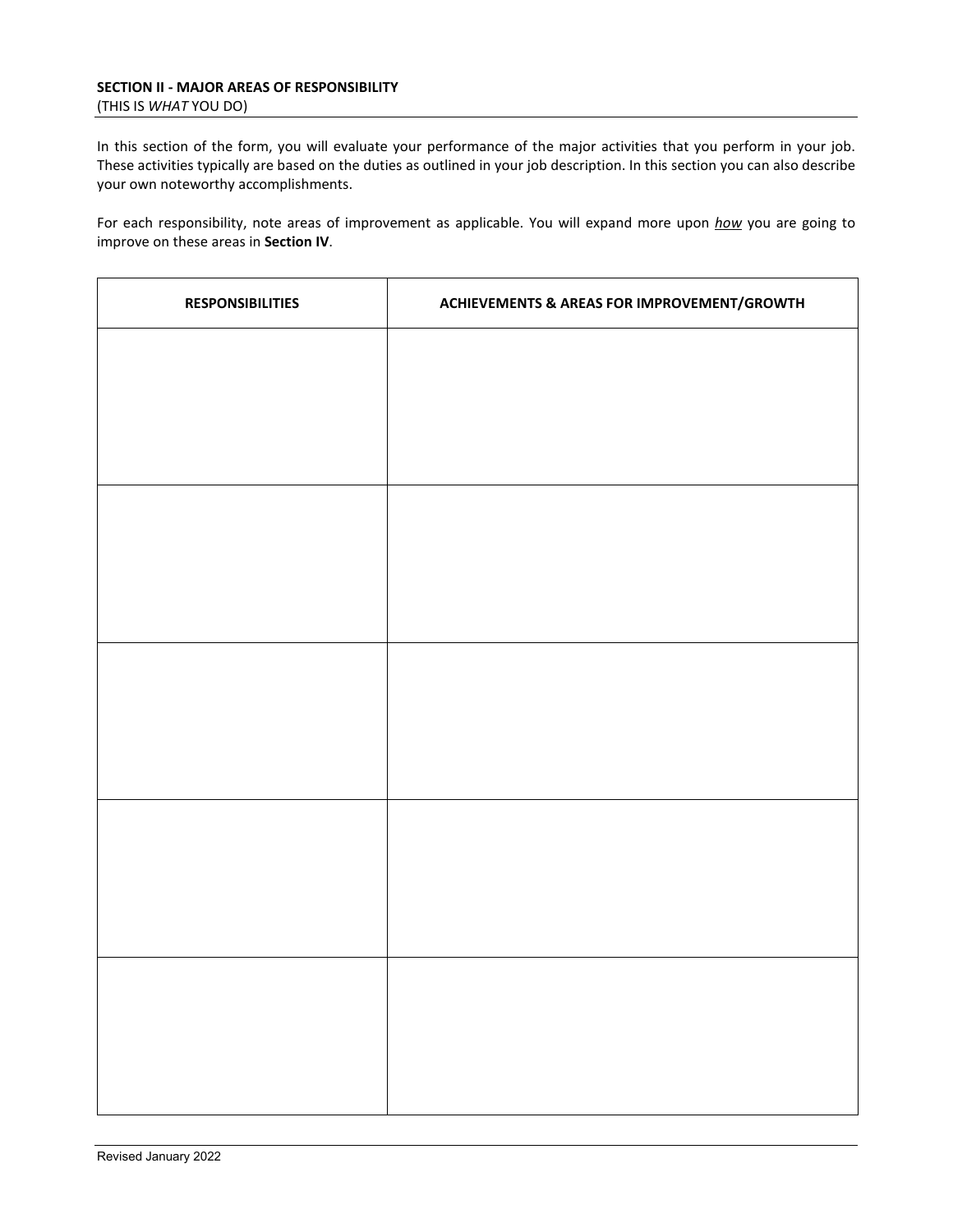In this section of the form, you will identify the skills and behaviors that are most important in performing your job effectively. Please review and consider how you have demonstrated these in your job and how you might improve on these going forward.

You will expand more upon *how* you are going to improve on these areas in **Section IV**.

| <b>IMPORTANT SKILLS OR BEHAVIORS</b> | <b>ACHIEVEMENTS &amp; AREAS FOR IMPROVEMENT/GROWTH</b> |
|--------------------------------------|--------------------------------------------------------|
|                                      |                                                        |
|                                      |                                                        |
|                                      |                                                        |
|                                      |                                                        |
|                                      |                                                        |
|                                      |                                                        |
|                                      |                                                        |
|                                      |                                                        |
|                                      |                                                        |
|                                      |                                                        |
|                                      |                                                        |
|                                      |                                                        |
|                                      |                                                        |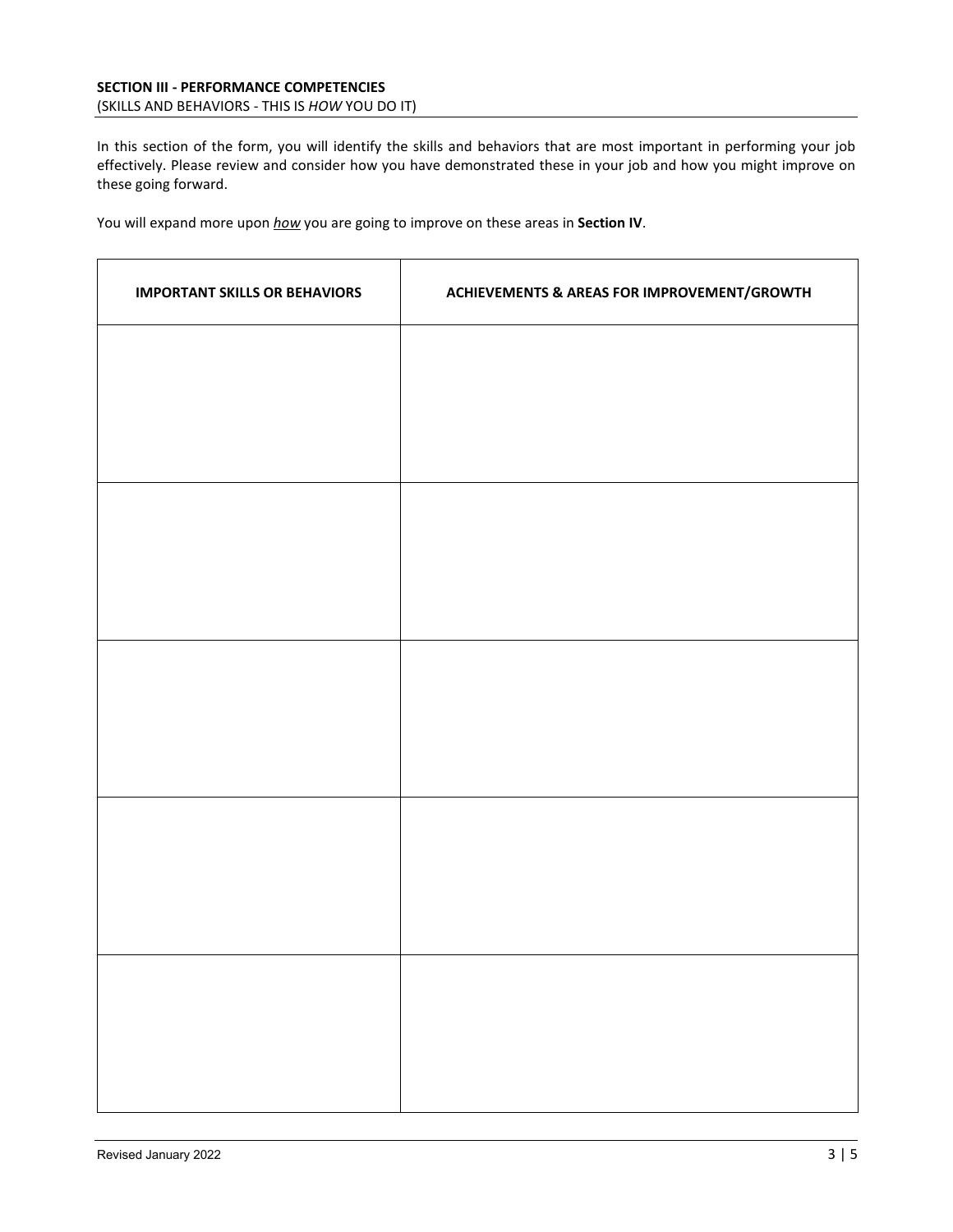## **SECTION IV - DEVELOPMENT PLAN**

Think of areas where you feel your performance could improve, or where your skills and abilities could be further developed. Reflect upon any notes made in the **Areas for Improvement** in **Section II or III**).

List these and indicate how you think these changes could be made. Also think about your career here at UFV.

Describe where you see yourself going within UFV and what will need to be done for you to move in those directions.

| PERFORMANCE GAPS FROM SECTION II         | HOW THESE COULD BE ADDRESSED: |
|------------------------------------------|-------------------------------|
| <b>LIST HERE:</b>                        |                               |
|                                          |                               |
|                                          |                               |
|                                          |                               |
|                                          |                               |
|                                          |                               |
|                                          |                               |
|                                          |                               |
|                                          |                               |
|                                          |                               |
|                                          |                               |
|                                          |                               |
|                                          |                               |
|                                          |                               |
| SKILLS AND BEHAVIORS TO BE ENHANCED FROM | HOW THESE COULD BE ADDRESSED: |
|                                          |                               |
| <b>SECTION III</b> LIST HERE:            |                               |
|                                          |                               |
|                                          |                               |
|                                          |                               |
|                                          |                               |
|                                          |                               |
|                                          |                               |
|                                          |                               |
|                                          |                               |
|                                          |                               |
|                                          |                               |
|                                          |                               |
|                                          |                               |
|                                          |                               |
| <b>CAREER ADVANCEMENT</b>                | HOW THESE COULD BE ADDRESSED: |
| <b>DESCRIBE PLANS HERE:</b>              |                               |
|                                          |                               |
|                                          |                               |
|                                          |                               |
|                                          |                               |
|                                          |                               |
|                                          |                               |
|                                          |                               |
|                                          |                               |
|                                          |                               |
|                                          |                               |
|                                          |                               |
|                                          |                               |
|                                          |                               |
|                                          |                               |